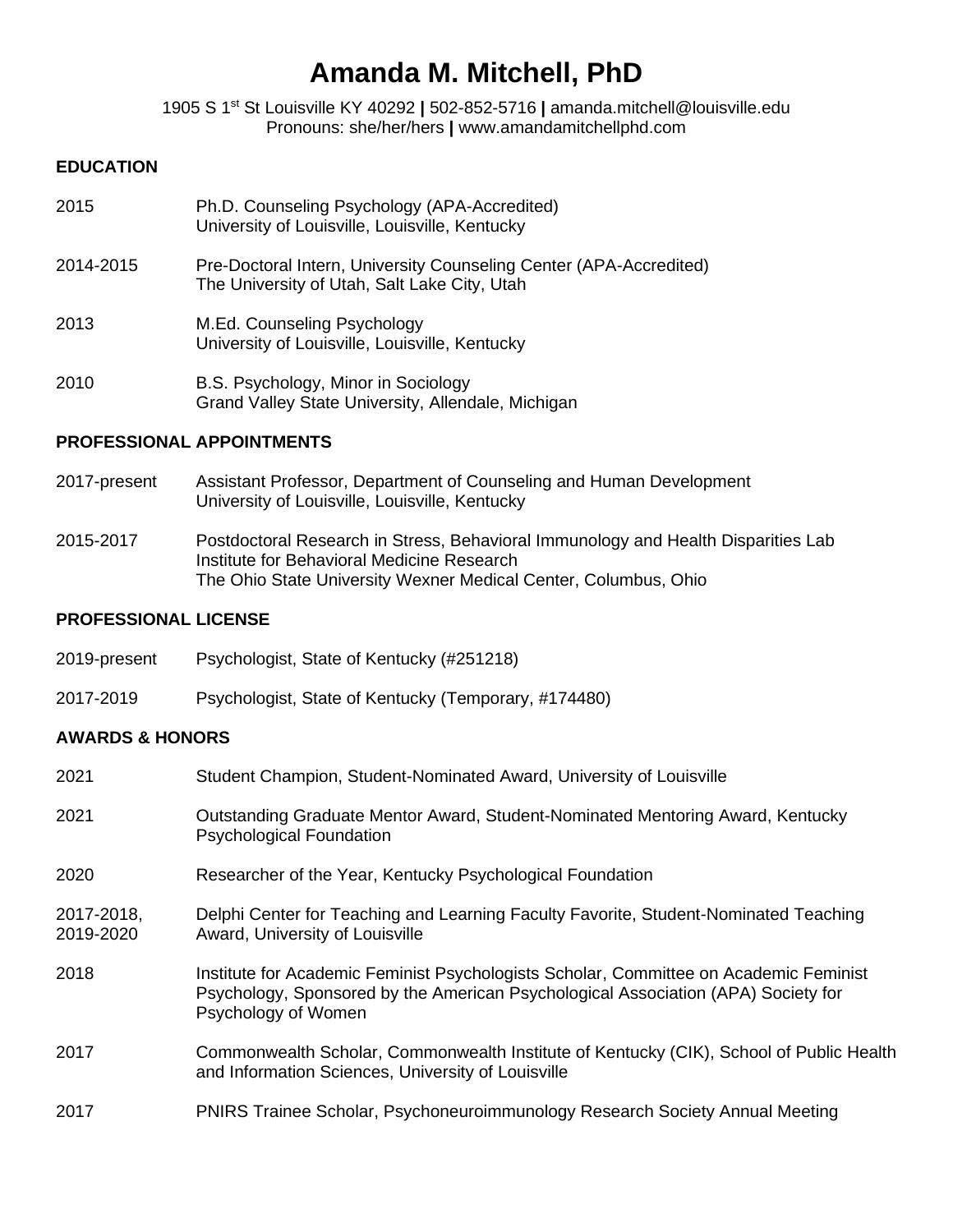- 2016 APA Achievement Award for Early Career Psychologists, Committee on Early Career Psychologists, American Psychological Association
- 2016 Oral Presentation Award, Institute for Behavioral Medicine Research Day, The Ohio State University Wexner Medical Center
- 2016 Young Investigator Colloquium Scholar, American Psychosomatic Society
- 2015 Outstanding Graduate Award, College of Education and Human Development, University of **Louisville**
- 2015 Outstanding Student in Counseling Psychology Award, Department of Counseling and Human Development, University of Louisville
- 2014 Intern Outreach Award, The University of Utah Counseling Center
- 2010 Psychology Student of the Year, Grand Valley State University

#### **PEER-REVIEWED PUBLICATIONS** *(\*supervised student)*

- Raque, T. L., & Mitchell, A. M. (in press). Addressing health in psychotherapy from a community wellness framework: Introduction to the special section. *Psychotherapy*.
- Pössel, P., Mitchell, A. M., & Harbison, B., Fernández-Botrán, G. R. (in press). Association of cancer caregiver stress and negative attribution style with depressive symptoms and cortisol: A cross-sectional study. *Supportive Care in Cancer*.
- Kowalsky, J. M., Mitchell, A. M., & Okdie, B. M. (in press). Maintaining distance and avoiding going out during the COVID-19 pandemic: A longitudinal examination of an integrated social cognition model. *Psychology & Health*. https://doi.org/10.1080/08870446.2021.2023746
- \*Heitz, H., & Mitchell, A. M. (in press). Subjective Social Status and mental health outcomes: The role of mindfulness. *Journal of Prevention and Health Promotion*.
- Raque-Bogdan, T. L., Mitchell, A. M., Coleman, M. N., Coleman, J. J., & Owen, J. (2021). Addressing racial equity in health psychology research: An application of the multicultural orientation framework. *American Psychologist, 76*(8)*,* 1266-1279*.* 10.1037/amp0000888
- \*Leach, S. M., Mitchell, A. M., Salmon, P., & Sephton, S. E. (2021). Mindfulness, self-reported health, and cortisol: A latent profile analysis. *Journal of Health Psychology, 26*(14)*,* 2719-2729. https://doi.org/10.1177/1359105320931184
- King, K. M., Gonzalez, G. B., & Mitchell, A. M. (2021). Strategies for implementing mindfulness and mindful eating into health & fitness professionals' practice. *ACSM's Health & Fitness Journal, 25*(2)*,* 43-47. 10.1249/FIT.0000000000000649
- Pössel, P., Mitchell, A. M., & Harbison, B., Fernández-Botrán, G. R. (2019). Repetitive negative thinking, depressive symptoms, and cortisol in cancer caregivers and noncaregivers. *Oncology Nursing Forum*, *46*(6), E202-E210.
- Mitchell, A. M., & Christian, L. M. (2019). Repetitive negative thinking, meaning in life, and serum cytokine levels in pregnant women: Varying effects by socioeconomic status. *Journal of Behavioral Medicine, 42*(5)*,* 960-972. 10.1007/s10865-019-00023-6.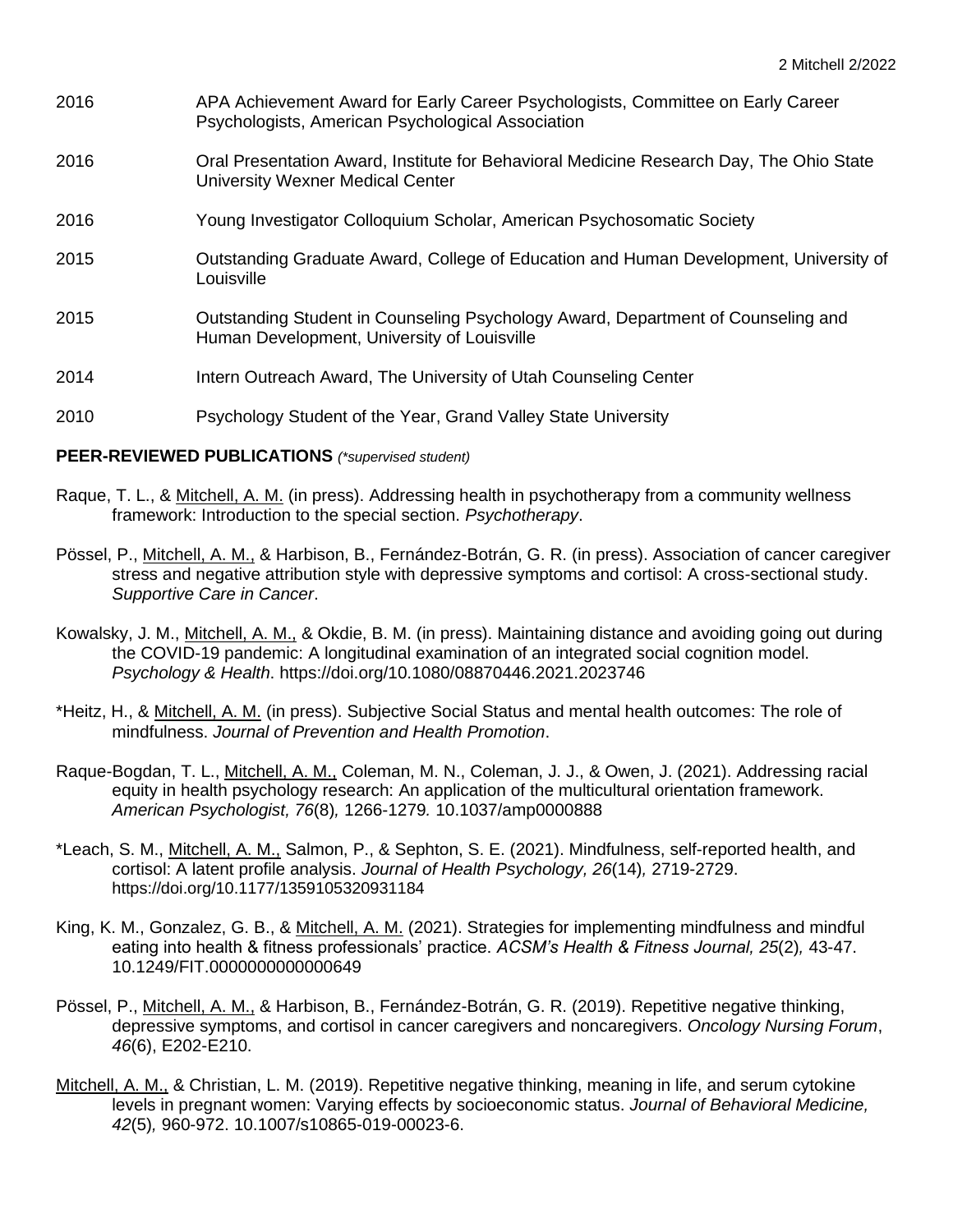- Ritchie-Ewing, G. T., Mitchell, A. M., & Christian, L. M. (2019). Associations of maternal beliefs and distress in pregnancy and postpartum with breastfeeding initiation and early cessation. *Journal of Human Lactation*, *35*(1)*,* 49-58. 10.1177/0890334418767832
- Mitchell, A. M., & Davids, C. M. (2019). White privilege in couple and family therapy. In J Lebow, A. Chambers, D. C. Breunlin (Eds.), *Encyclopedia of Couple and Family Therapy*. (pp. 1-5). Cham, Switzerland: Springer International Publishing.
- Davids, C. M., & Mitchell, A. M. (2019). Intersectionality in couple and family therapy. In J Lebow, A. Chambers, D. C. Breunlin (Eds.), *Encyclopedia of Couple and Family Therapy*. (pp. 1-6). Cham, Switzerland: Springer International Publishing.
- Gillespie, S. L., Mitchell, A. M., Kowalsky, J. M., & Christian, L. M. (2018). Maternal parity and perinatal cortisol adaptation: Effects of pregnancy-specific distress and implications for postpartum mood. *Psychoneuroendocrinology*, *97,* 86-93. 10.1016/j.psyneuen.2018.07.008
- Christian, L. M., Kowalsky, J. M., Mitchell, A. M., & Porter, K. (2018). Associations of postpartum sleep, stress, and depressive symptoms with LPS-stimulated cytokine production among African American and White women. *Journal of Neuroimmunology*, *316,* 98-106. 10.1016/j.jneuroim.2017.12.020
- Mitchell, A. M., Porter, K., & Christian, L. M. (2018). Examination of the role of obesity in the association between childhood trauma and inflammation during pregnancy. *Health Psychology*, *37*(2)*,* 114-124. 10.1037/hea0000559
- Mitchell, A. M., Kowalsky, J. M., Epel, E. S., Lin, J., & Christian, L. M. (2018). Childhood adversity, social support, and telomere length among perinatal women. *Psychoneuroendocrinology, 87,* 43-52. 10.1016/j.psyneuen.2017.10.003
- Christian, L. M., Beverly, C., Mitchell, A. M., Karlsson, E., Porter, K., Schultz-Cherry, S., & Ramilo, O. (2017). Effects of prior influenza virus vaccination on maternal antibody responses and cord blood antibody titers. *Vaccine, 35*(39)*,* 5283-5290. 10.1016/j.vaccine.2017.05.050
- Christian, L. M., Young, A. S., Mitchell, A. M., Belury, M. A., Gracious, B. L., Arnold, L. E., & Fristad, M. A. (2017). Body weight affects ω-3 polyunsaturated fatty acid (PUFA) accumulation in youth following supplementation in post-hoc analyses of a randomized controlled trial. *PloS One*, *12*, e0173087. 10.1371/journal.pone.0173087
- Roane, S.J., Pössel, P., Mitchell, A. M., & Eaton, W. W. (2017). Associations of depression status and hopelessness with blood pressure: A 24-year follow-up study. *Psychology, Health & Medicine, 22*(7)*,*  761-771. 10.1080/13548506.2017.1281977
- Mitchell, A. M., & Pössel, P. (2017). Repetitive negative thinking: The link between caregiver burden and depressive symptoms. *Oncology Nursing Forum, 44*(2)*,* 210-216*.* 10.1188/17.ONF.210-216
- Mitchell, A. M., & Christian, L. M. (2017). Financial strain to birth weight: The mediating role of psychological distress. *Archives of Women's Mental Health, 20,* 201-208. 10.1007/s00737-016-0696-3
- Mitchell, A. M., Palettas, M., & Christian, L. M. (2017). Fetal sex is associated with maternal stimulated cytokine production, but not serum cytokine levels, in human pregnancy. *Brain, Behavior, and Immunity, 60,* 32-37. 10.1016/j.bbi.2016.06.015
- Carpenter, B. W., Bukoski, B. E., Berry, M., & Mitchell, A. M. (2017). Examining the social justice identity of assistant principals in persistently low-achieving schools. *Urban Education*, *52,* 287-315. https://doi.org/10.1177/0042085915574529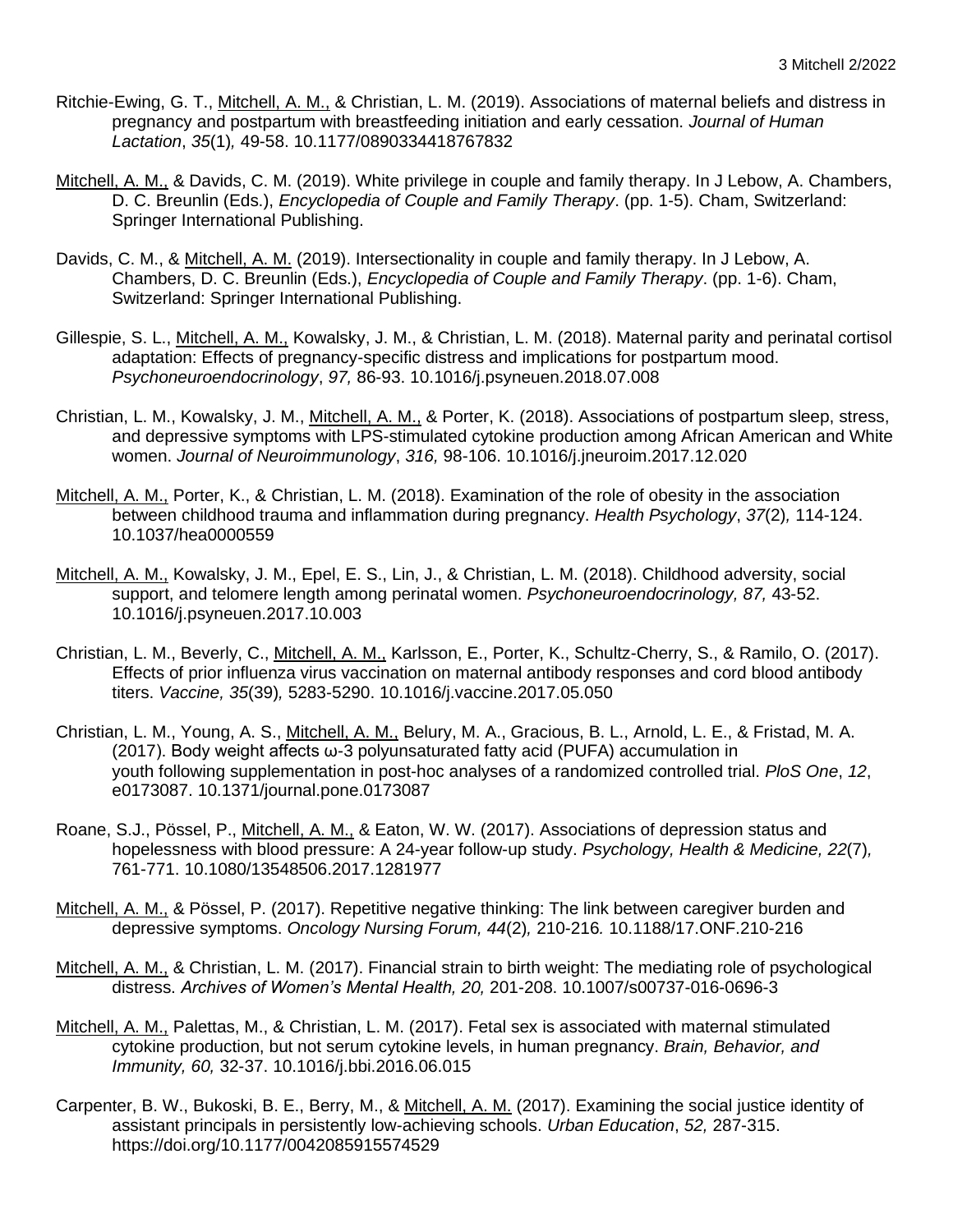- Mitchell, A. M., Pössel, P., Van Voorhees, B. W., & Eaton, W. W. (2017). Associations of depression status and hopelessness with breast cancer: A 24 year follow-up study. *Journal of Health Psychology, 22*(10)*,*  1322-1331. 10.1177/1359105315626998
- Christian, L. M., Mitchell, A. M., Gillespie, S. L., & Palettas, M. (2016). Serum brain-derived neurotrophic factor (BDNF) across pregnancy and postpartum: Associations with race, depressive symptoms, and low birth weight. *Psychoneuroendocrinology, 74,* 69-76. 10.1016/j.psyneuen.2016.08.025
- Lantz, M. M., Fix, R. L., Davis, B. L., Harrison, L. N., Oliver, A., Crowell, C., Mitchell, A. M., & Garcia, J. J. (2016). Grad students talk: Development and process of a student-led social justice initiative. *Journal of Diversity in Higher Education, 9*(3)*,* 290-306. https://doi.org/10.1037/dhe0000033
- Pössel, P., Mitchell, A. M., Sjögren, E., & Kristenson, M (2015). Do depressive symptoms mediate the relationship between hopelessness and diurnal cortisol rhythm? *International Journal of Behavioral Medicine, 22*, 251-257. 10.1007/s12529-014-9422-6
- Pössel, P., Mitchell, A. M., Ronkainen, K., Kaplan, G. A., Kauhanen, J., & Valtonen, M. (2015). Do depressive symptoms predict the incidence of myocardial infarction independent of hopelessness? *Journal of Health Psychology, 20*(1)*,* 60-68. https://doi.org/10.1177/1359105313498109
- Mitchell, A.M., Owen, J., Adelson, J., France, T., Inch, L., & Bergen, C. (2015). The influence of dyadic coping in relationship education for lower income racial/ethnic minority couples. *Journal of Family Therapy, 37,*  492-508. https://doi.org/10.1111/1467-6427.12057
- Mitchell, A. M., Pössel, P., Sjögren, E., & Kristenson M. (2013). Hopelessness the "active ingredient"? Associations of hopelessness and depressive symptoms with interleukin-6*. International Journal of Psychiatry in Medicine, 46,* 109-117. https://doi.org/10.2190/PM.46.1.g
- Hochbein, C. D., Mitchell, A. M., Pollio, M. (2013). Gamed by the system: Adequate yearly progress as an indicator of persistently low-achieving school performance. *NASSP Bulletin, 97,* 270-289. https://doi.org/10.1177/0192636513479139
- Mitchell, A. M., & Pössel, P. (2012). Frontal brain activity pattern predicts depression in adolescent boys. *Biological Psychology, 89*(2)*,* 525-527. https://doi.org/10.1016/j.biopsycho.2011.12.008
- Henderson-King, D., & Mitchell, A. M. (2011). Materialism, intrinsic aspirations, and meaning in life predict students' meanings of education. *Social Psychology of Education, 14*(1)*,* 119-134. 10.1007/s11218- 010-9133-z

# **OTHER PUBLICATIONS**

- Untied, A. & Mitchell, A. M. (2017, March, 24). Managing Hot Topics in Therapy [Ohio Psychological Association Committee on Social Responsibility blog post]. Retrieved from http://opapic.blogspot.com/2017/03/managing-hot-topics-in-therapy.html
- Mitchell, A. M. (2017, February, 20). Did You Know? Word Day of Social Justice is February 20 [Ohio Psychological Association Committee on Social Responsibility Did You Know Article Series]. Retrieved from http://ohpsych.site-ym.com/news/332615/Did-You-Know...-World-Day-of-Social-Justice-is-February-20.htm
- Mitchell, A. M. (2016, November, 10). Did You Know? Maternal Depression And Coping [Ohio Psychological Association Committee on Social Responsibility blog post]. Retrieved from http://opapic.blogspot.com/2016/11/did-you-know-maternal-depression-and.html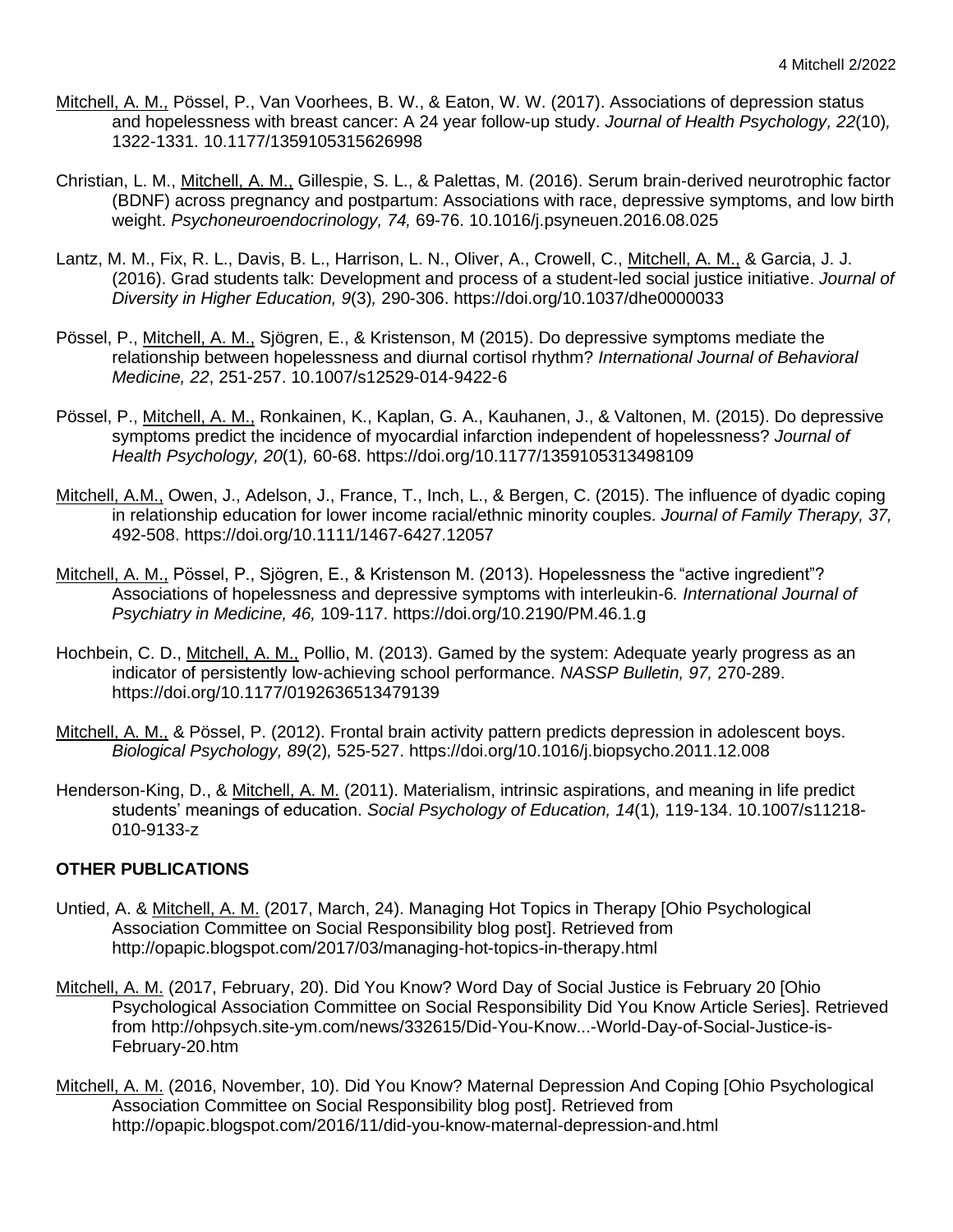#### **UNDER REVISION OR REVIEW** *(\*supervised student;* †*shared first authorship)*

- †Kowalsky, J. M., †Mitchell, A. M., Belury, M. A., Cole, R. M., & Christian, L. M. (under revision). Perceived social support predicts self-reported health behaviors and objective health indicators among pregnant women.
- Mitchell, A. M., Seely, H. D., & Pössel, P. (under revision). Intersections of health, economic, and social concerns during the COVID-19 pandemic in the United States: Associations with mental health.
- Mitchell, A. M., \*Heitz, H., \*Leach, S. M., & \*Berghuis, K. B. (under review). The intersection of economic resources and health care access in associations with self-reported health: A latent class analysis.
- \*Cahoon, M., Therapists for Protester Wellness, Inc., & Mitchell, A. M. (under review). Healing through grassroots activism: Therapists for Protester Wellness.
- Strahm, A. M., Mitchell, A. M., Pan, X., & Christian, L. M. (under review). Repetitive negative thinking during pregnancy and postpartum: Associations with mental health, inflammation, and breastfeeding.

# **PRESENTATIONS**

- Mitchell, A. M., Zhong, J., Heitz, H., Chin, S., & McCubbin, L. D. (2021, November). *Getting comfortable with social class in psychotherapy* [Presentation]. Annual Convention of the Kentucky Psychological Association, Virtual.
- Mitchell, A. M., & Cahoon, M. (2021, August).  Applying the Multicultural Orientation in counseling health psychology research. In T. Raque. (Chair), *Integrating Multicultural Orientation into counseling health psychology: Downstream to upstream*. [Symposium]. Annual Meeting of the American Psychological Association, Virtual.
- Heitz, H., Friend, C., Mitchell, A. M., Okdie, B. & Kowalsky, J. (2021, April). *Motivations for preventive health behavior use during the COVID- 19 pandemic: For me, for you, following rules, and fear*. [Poster presentation]. Society of Behavioral Medicine 42nd Annual Meeting & Scientific Sessions, Virtual.
- Raque-Bogdan, T., & Mitchell, A. M. (2020, April). *Intersectionality in counseling psychology health research: Exploring how to actualize our social justice values in research designs*. [Roundtable presentation]. Counseling Psychology Conference, New Orleans, LA. (Conference canceled)
- Mitchell, A. M., Leach, S. M., Heitz, H., & Berghuis, K. J. (2019, March). *Economic resources, health care*  access, and self-reported health: A latent class analysis. [Poster presentation]. 77<sup>th</sup> Annual Meeting of the American Psychosomatic Society (APS), Long Beach, LA. (Conference canceled).
- Mitchell, A. M., Alt, M., & McAndrew, L. M. (2019, August). *Making the move into counseling health psychology: Early career practice from internship and postdoc*. [Roundtable presentation]. 127th Annual American Psychological Association Convention, Chicago, IL.
- Mitchell, A. M. (2018, June). *Socioeconomic position and health*. [Poster presentation]. 3<sup>rd</sup> Institute for Academic Feminist Psychologists, Miami, FL.
- Mitchell, A. M., Salmon, P., & Sephton, S. (2018, March). *Differential associations among facets of dispositional mindfulness with self-reported mental and physical health.* [Paper presentation]. 76<sup>th</sup> Annual Meeting of the American Psychosomatic Society (APS), Louisville, KY.
- Mitchell, A. M., &, Christian, L. M. (2017, June). *Psychological factors moderate the link between SES and inflammatory markers in pregnant women*. [Poster presentation]. 24<sup>th</sup>Annual Meeting of the PsychoNeuroImmunology Research Society (PNIRS), Galveston, TX.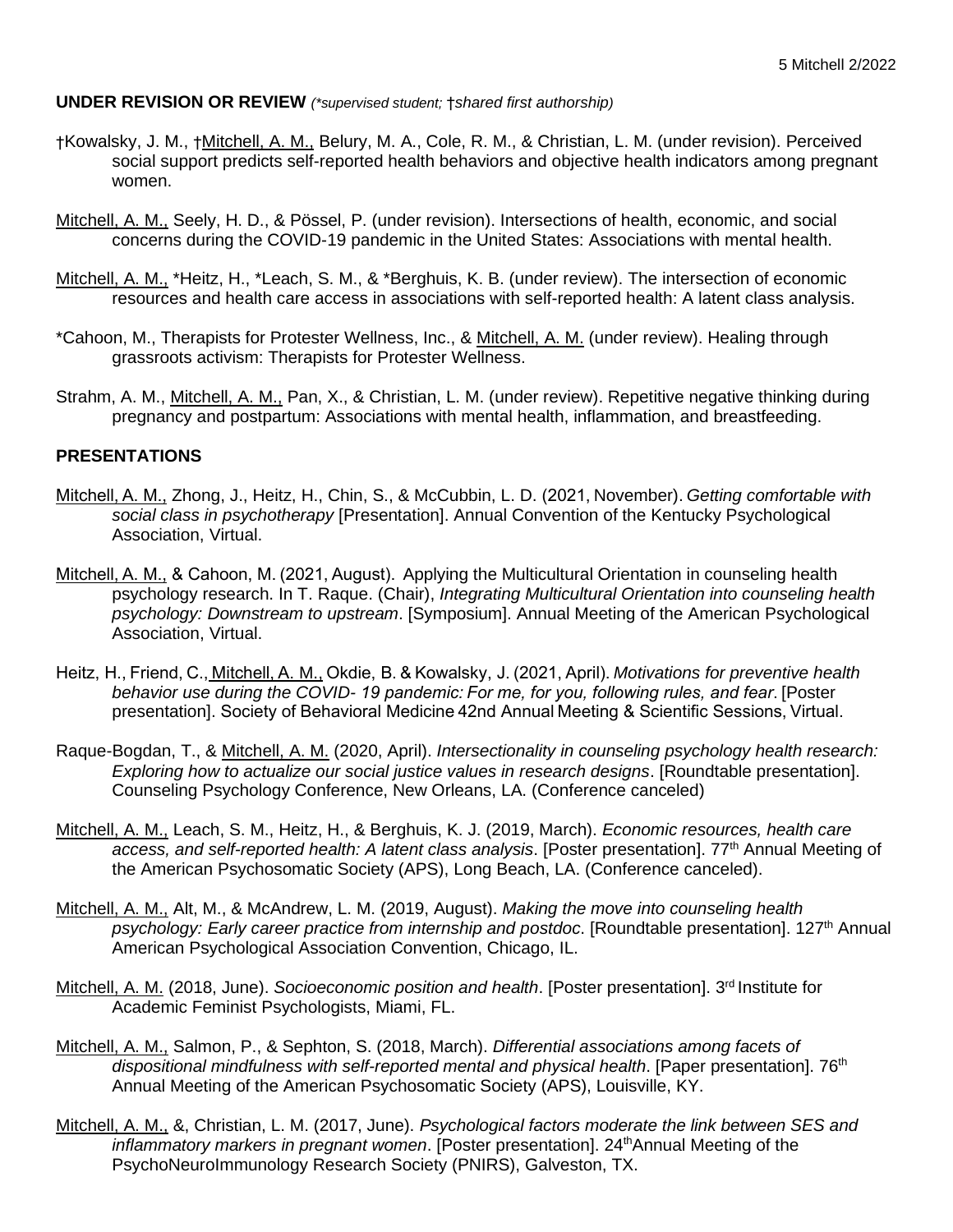- Mitchell, A. M., Kowalsky, J. M., Epel, E. S., Lin, J., & Christian, L. M. (2017, April). *Childhood adversity, social support, and telomere length among perinatal women*. [Oral presentation]. 10th Annual Research Day of The Ohio State University Institute for Behavioral Medicine Research (IBMR), Columbus, OH.
- Roane, S.J., Pössel, P., & Mitchell, A. M. (2016, August). *Depression in family caregivers of cancer patients*. [Poster presentation]. 124th Annual American Psychological Association Convention, Denver, CO.
- Mitchell, A. M., Palettas, M. &, Christian, L. M. (2016, June). *Fetal sex is associated with maternal stimulated cytokine production, but not serum cytokine levels, in human pregnancy*. [Poster presentation]. 23rd Annual Meeting of the PsychoNeuroImmunology Research Society (PNIRS), Brighton, United Kingdom.
- Beverly, C.M., Mitchell, A. M., & Christian, L. M. (2016, April). *Effects of prior vaccination on influenza vaccine immunogenicity in pregnant women and antibody transfer to neonates*. [Poster presentation]. 9th Annual Research Day of The Ohio State University Institute for Behavioral Medicine Research (IBMR), Columbus, OH.
- Mitchell, A.M., Gillespie, S.L., Palettas, M., & Christian, L. M. (2016, April). *Serum brain-derived neurotrophic factor (BDNF) across pregnancy and postpartum: Associations with race, depressive symptoms, and low birth weight*. [Oral presentation]. 9th Annual Research Day of The Ohio State University Institute for Behavioral Medicine Research (IBMR), Columbus, OH.
- Ritchie-Ewing, G., Mitchell, A. M., & Christian, L. M. (2016, April). *Predicting breastfeeding duration with breastfeeding beliefs, breastfeeding intention, and maternal distress during pregnancy*. [Poster presentation]. 9th Annual Research Day of The Ohio State University Institute for Behavioral Medicine Research (IBMR), Columbus, OH.
- Saleska, J.L., Mitchell, A.M., & Christian, L.M. (2016, April). *Socioeconomic mobility, race, and depressive symptoms in pregnancy*. [Poster presentation]. 9th Annual Research Day of The Ohio State University Institute for Behavioral Medicine Research (IBMR), Columbus, OH.
- Christian, L.M., Mitchell, A. M., Gillespie, S. L., & Palettas, M. (2016, March). *Serum brain-derived neurotrophic factor (BDNF) across pregnancy and postpartum: Associations with race, depressive symptoms, and low birth weight*. [Poster presentation]. 74th Annual Scientific Meeting of the American Psychosomatic Society, Denver, Colorado.
- Christian, L. M., Mitchell, A. M., & Porter, K. (2016, March). *Poor sleep quality and parenting stress predict enhanced LPS-stimulated cytokine production among women during postpartum*. [Oral presentation]. 74th Annual Scientific Meeting of the American Psychosomatic Society, Denver, Colorado.
- Roane, S.J., Pössel, P., Mitchell, A. M., & Eaton, W.W. (2015, November). *Hypertension's association with cognitive risk factors for depression.* [Poster presentation]. 49th Annual Association for Cognitive and Behavioral Therapies Convention, Chicago, IL.
- Roane, S.J., Pössel, P., Mitchell, A. M., & Eaton, W.W. (2015, August). *The relationships among hopelessness, depressive symptoms, and blood pressure*. [Poster presentation]. 123rd Annual American Psychological Association Convention, Toronto, Canada.
- Roane, S.J., Pössel, P., Mitchell, A. M., & Eaton, W.W. (2015, March). *Depressive symptoms as a mediator of the relationship between hopelessness and blood pressure*. [Poster presentation]. 28th Annual Great Lakes Regional Counseling Psychology Conference, Muncie, IN.
- Mitchell, A.M., Owen, J., & Adelson, J. (2013, June). *Family stress model and relationship education: The importance of racial/ethnic minority couples' dyadic coping*. [Poster presentation]. 6th International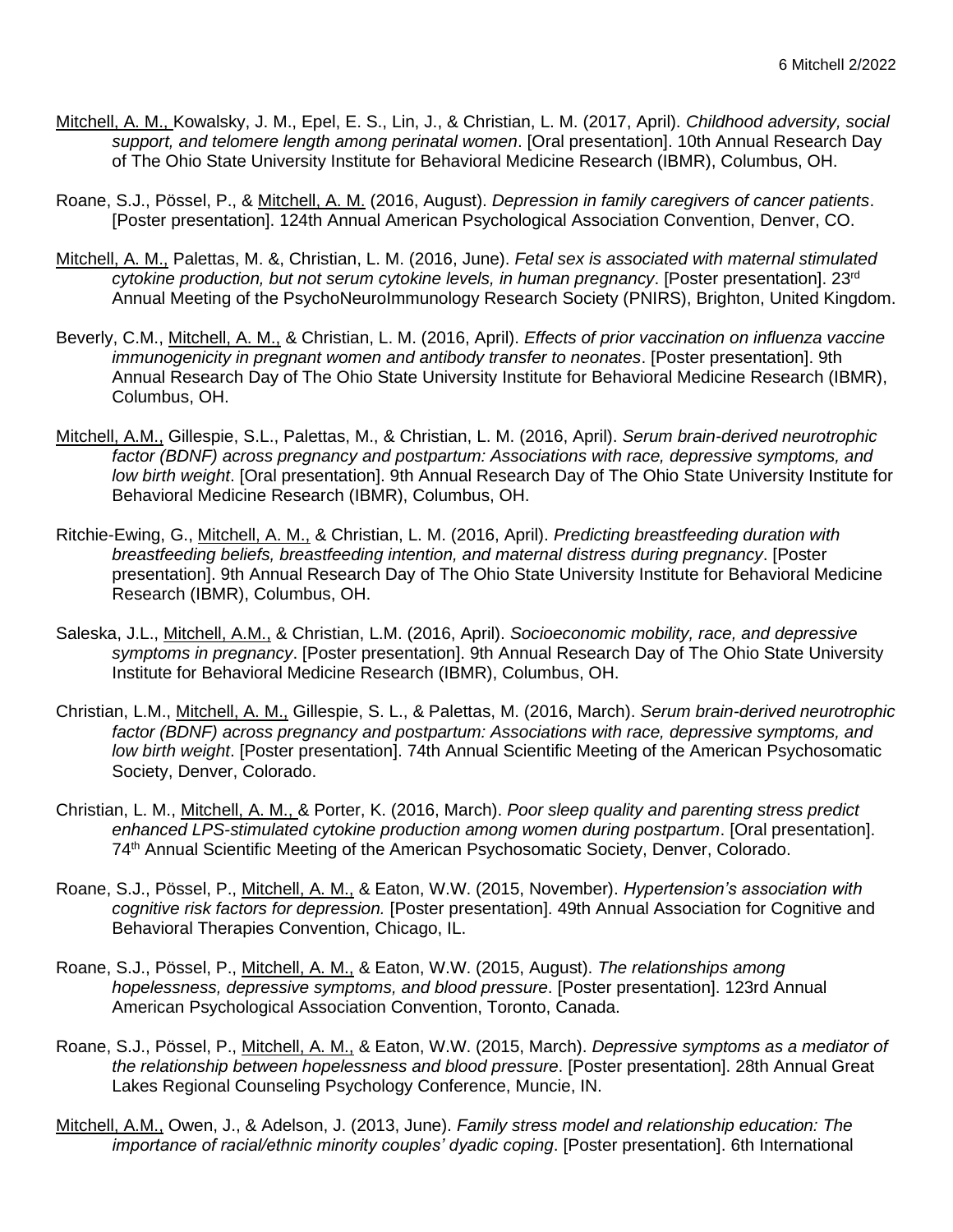Meeting on Stress & Dyadic Coping, Couples Coping with Cancer-Related Stress: Translating Research to Practice, Louisville, Kentucky.

- Mitchell, A. M., & Pössel, P. (2012, January). *Frontal brain activity pattern predicts depression in adolescent boys*. [Oral presentation]. Fun Friday Research Colloquium at the University of Louisville, Louisville, Kentucky.
- Hochbein, C. D., Mitchell, A. M., Pollio, M. (2011, November). *Gaming the system: AYP as an indicator of persistently low-achieving school performance*. [Oral presentation]. 25th Annual University Council for Educational Administration Conference, Pittsburgh, Pennsylvania.
- Mitchell, A. M. (2011, March). *EEG asymmetry pattern in adolescent boys as risk factor for depression*. [Oral presentation]. KPA Foundation Spring Academic Conference, Frankfort, Kentucky.
- Hochbein, C., & Mitchell, A. M. (2010, November). *Principal change, accountability, and school achievement*. [Brownbag roundtable discussion]. University of Louisville, Louisville, Kentucky.
- Mitchell, A. M., Kielbasa, R., VanDyke, E., & Henderson-King, D. (2010, May). *Need for cognition and religiosity predict students' meanings of education*. [Poster presentation]. 82nd Annual Midwestern Psychological Association Conference, Chicago, Illinois.
- Henderson-King, D., & Mitchell, A. M. (2010, May). *Materialism, intrinsic aspirations, and meaning in life predict students' meanings of education*. [Poster presentation]. 82nd Annual Midwestern Psychological Association Conference, Chicago, Illinois and Student Scholarship Day at Grand Valley State University, Allendale, Michigan.
- Henderson-King, D., Schenk, S., & Mitchell, A. M. (2009, May). *Predicting cosmetic surgery attitudes among college women*. [Poster presentation]. 81st Annual Midwestern Psychological Association Conference, Chicago, Illinois and Student Scholarship Day at Grand Valley State University, Allendale, Michigan.
- Mitchell, A. M., & Vesey, R. (2008, April). *Do aspects of the self predict cosmetic surgery attitudes?* [Poster presentation]. Student Scholarship Day at Grand Valley State University, Allendale, Michigan.

# **INVITED PRESENTATIONS**

- Mitchell, A. M. (2020, September). *Socioeconomic inequities in health: Implications for health providers*. [Continuing education (2 CE) presentation]. Louisville VA Medical Center, Louisville, KY.
- Mitchell, A. M. (2018, October). *Psychoneuroimmunology research*. [Presentation]. Fall 2018 Research Meeting of the Commonwealth Institute of Kentucky School of Public Health and Information Sciences, Louisville, KY.
- Mitchell, A.M. (2014, November)**.** *Intersecting identities*. [Panel facilitator]. Strategies for College Success course at the University of Utah, Salt Lake City, UT.
- Mitchell, A. M. (2014, April). *Understanding the caregiving experience: Current research*. [Presentation]. Health Psychology course at Bellarmine University, Louisville, KY.

# **FUNDED RESEARCH GRANTS**

2018-2019 University of Louisville College of Education and Human Development (CEHD) Research and Faculty Development Grants (Amanda M Mitchell, PI) *Childhood socioeconomic position and physical health: The role of intrapersonal factors* Total award: \$1,740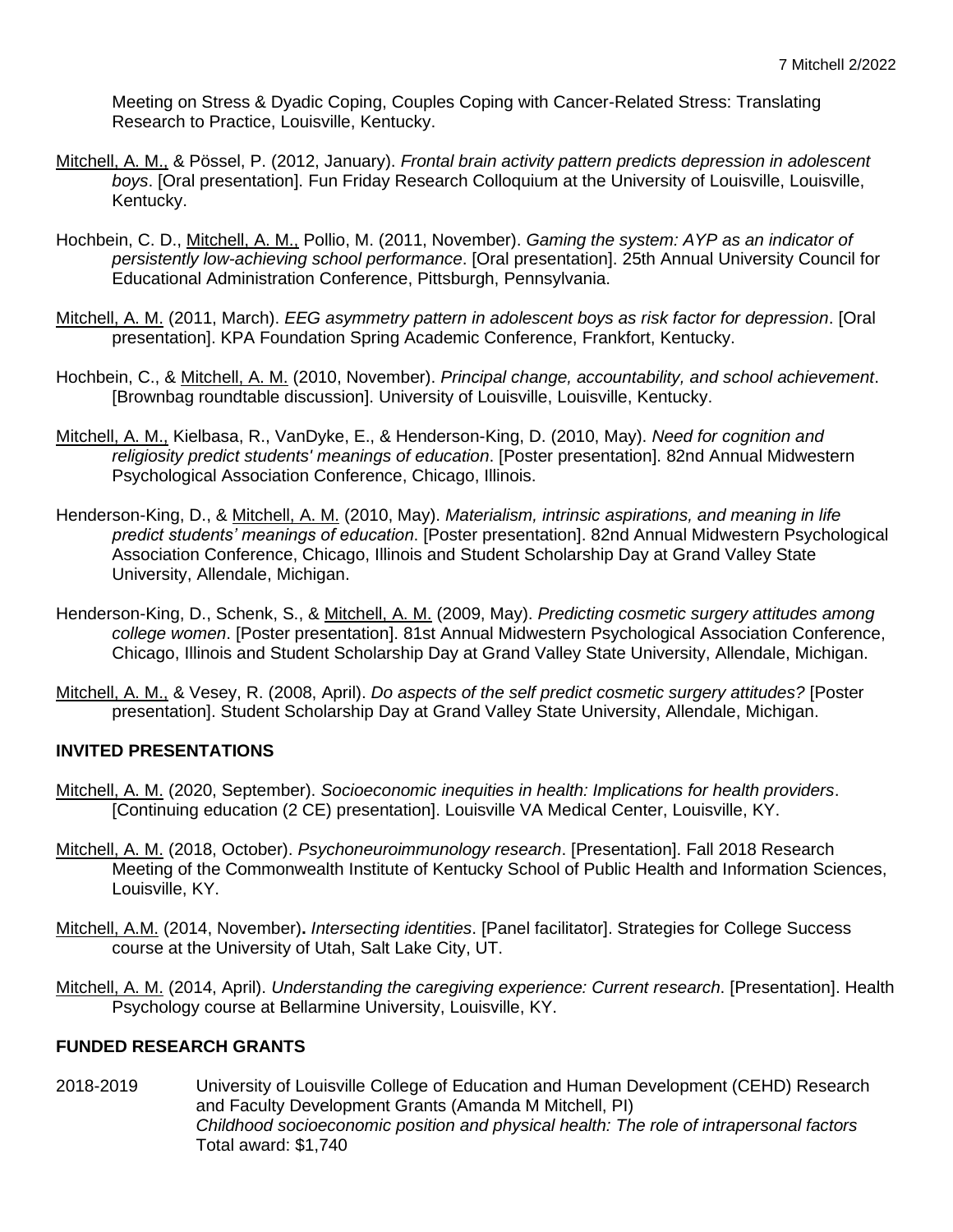2017-2018 Colorado State University Prevention Research Center (Kelley Quirk, PI) *Couple conflict: Implications for partners' and children's health* Total award: \$30,000 Role: Collaborator

#### **UNFUNDED RESEARCH GRANTS**

2020 National Institute of Mental Health (NIMH), R15 Academic Research Enhancement Award (AREA) (Amanda M Mitchell, Sandra E Sephton, Co-PIs) *Mindfulness training among college students at risk for health disparities: A randomized trial* Total requested: \$468,737, scored in the 26<sup>th</sup> percentile

#### **FUNDED PROFESSIONAL DEVELOPMENT GRANTS**

*\*supervised student*

| 2019 | University of Louisville Commission on Diversity and Racial Equality (CODRE) Diversity<br>Programming Committee (Amanda M Mitchell, *Maame-Safowaa Geary, *Tianhong Yao,<br>Co-Pls)<br>I am Psyched! @ the University of Louisville<br>Total award: \$500 |
|------|-----------------------------------------------------------------------------------------------------------------------------------------------------------------------------------------------------------------------------------------------------------|
| 2019 | University of Louisville Commission on the Status for Women (COSW) Group Sponsorship<br>Application (Amanda M Mitchell, *Maame-Safowaa Geary, *Tianhong Yao, Co-Pls)<br>I am Psyched! @ the University of Louisville<br>Total award: \$500                |
| 2018 | University of Louisville Small Grant Development Program (Amanda M Mitchell, PI)<br>Participation in the 2018 Institute for Academic Feminist Psychologists<br>Total award: \$469                                                                         |

# **TEACHING**

#### **University of Louisville**

ECPY 302: Seminar on Personal and Academic Inquiry (Collaborative Teaching Team)

ECPY 363: Culture, Social Justice, and Advocacy

- ECPY 619: Empirical and Theoretical Foundations of Counseling and Psychotherapy
- ECPY 648: Individual Psychological Assessment I: Cognitive Assessment
- ECPY 649: Individual Psychological Assessment II: Personality and Social-Emotional Assessment
- ECPY 629: Theories and Techniques of Counseling and Psychotherapy
- ECPY 722: Advanced Theories of Counseling and Psychotherapy (Special Topic: Critical Health Psychology)
- ECPY 780: Advanced Practicum in Counseling
- ECPY 793: Independent Seminar: Assessment

ECPY 700: Independent Seminar: Research

#### **University of Utah**

EDPS 3010: Introduction to Multicultural Issues (Co-Instructor)

#### **CLINICAL AND SUPERVISION EXPERIENCE**

- 08/17-08/20 Clinical Supervisor, University of Louisville Cardinal Success Program, Louisville, KY
- 08/18-05/19 Clinical Supervisor, University of Louisville Trager Institute (formerly the Institute for Sustainable Health & Optimal Aging), Louisville, KY
- 08/14-07/15 Pre-Doctoral Intern, University of Utah Counseling Center, Salt Lake City, UT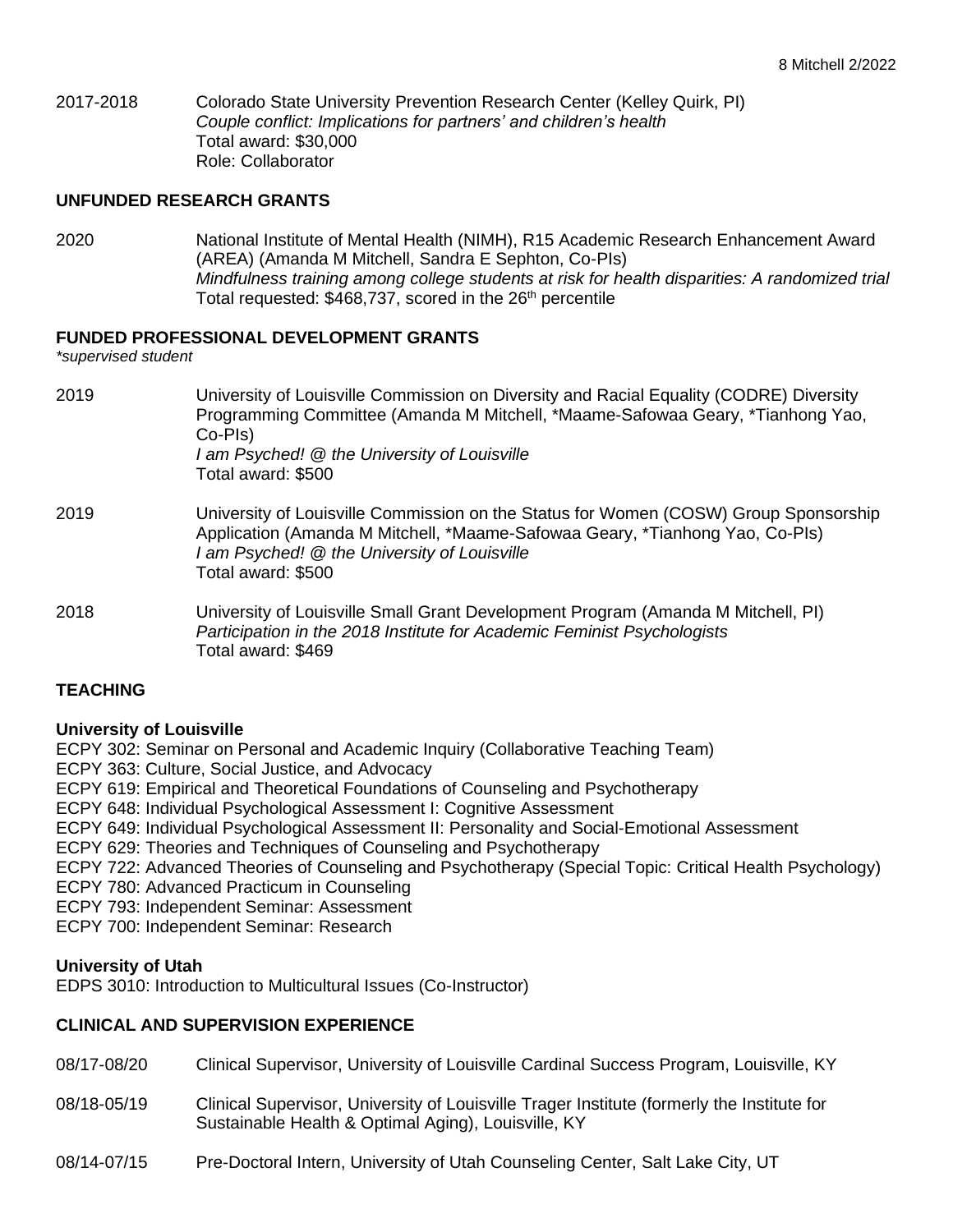| 08/13-05/14    | Graduate Assistant Outreach Coordinator University of Louisville Counseling Center,<br>Louisville, KY                                                                                                           |
|----------------|-----------------------------------------------------------------------------------------------------------------------------------------------------------------------------------------------------------------|
| 08/13-05/14    | Counseling Psychology Intern, Indiana University Southeast Counseling Center, New<br>Albany, IN                                                                                                                 |
| 01/13-08/13    | Counseling Psychology Intern, The Brook Hospital - KMI, Louisville, KY                                                                                                                                          |
| 08/12-01/13    | Counseling Psychology & Assessment Intern, Weisskopf Child Evaluation Center, Louisville,<br>KY                                                                                                                 |
| 05/12-08/12    | Assessment Intern, Maloney Center, Louisville, KY                                                                                                                                                               |
| 08/11-05/12    | Counseling Psychology Intern, University of Louisville Counseling Center, Louisville, KY                                                                                                                        |
| <b>SERVICE</b> |                                                                                                                                                                                                                 |
| 08/20-10/20    | Member of Search Committee for Mental Health and Wellness Coordinator, College of<br>Education & Human Development, University of Louisville                                                                    |
| 08/20-present  | Chair-Elect for Health Psychology Section, Society of Counseling Psychology, American<br><b>Psychological Association Division 17</b>                                                                           |
| 08/19-08/20    | Member of Social Justice Leadership Special Task Group, Created by APA Division 17<br>President Dr. Anneliese Singh, Society of Counseling Psychology, American Psychological<br><b>Association Division 17</b> |
| 11/19-05/21    | Member of Search Committee for tenure-track Open Rank position in Quantitative<br>Methodology, College of Education & Human Development, University of Louisville                                               |
| 11/19-03/20    | Member of Search Committee for tenure-track Assistant Professor, Educational Psychology,<br>Measurement, and Evaluation, University of Louisville                                                               |
| 08/18-present  | Member of Standards and Admissions Committee, College of Education and Human<br>Development, University of Louisville                                                                                           |
| 08/18-08/20    | Member of Hospitality Committee, Society of Counseling Psychology, American<br>Psychological Association Division 17                                                                                            |
| 10/18-08/20    | Webmaster for Health Psychology Section, Society of Counseling Psychology, American<br>Psychological Association Division 17                                                                                    |
| 01/18-04/19    | Co-Chair of the 2019 Great Lakes Regional Counseling Psychology Conference, University<br>of Louisville                                                                                                         |
| 11/18-02/19    | Member of Search Committee for Postdoctoral Associate Position, Cardinal Success<br>Program, University of Louisville                                                                                           |
| 09/15-06/17    | Member of the Committee on Social Responsibility, Ohio Psychological Association                                                                                                                                |
| 08/16-08/17    | Co-Facilitator of Diversity Journal Club, The Ohio State University Wexner Medical Center                                                                                                                       |
|                |                                                                                                                                                                                                                 |

08/14-07/15 Member of the Outreach Coalition Committee, University of Utah Counseling Center